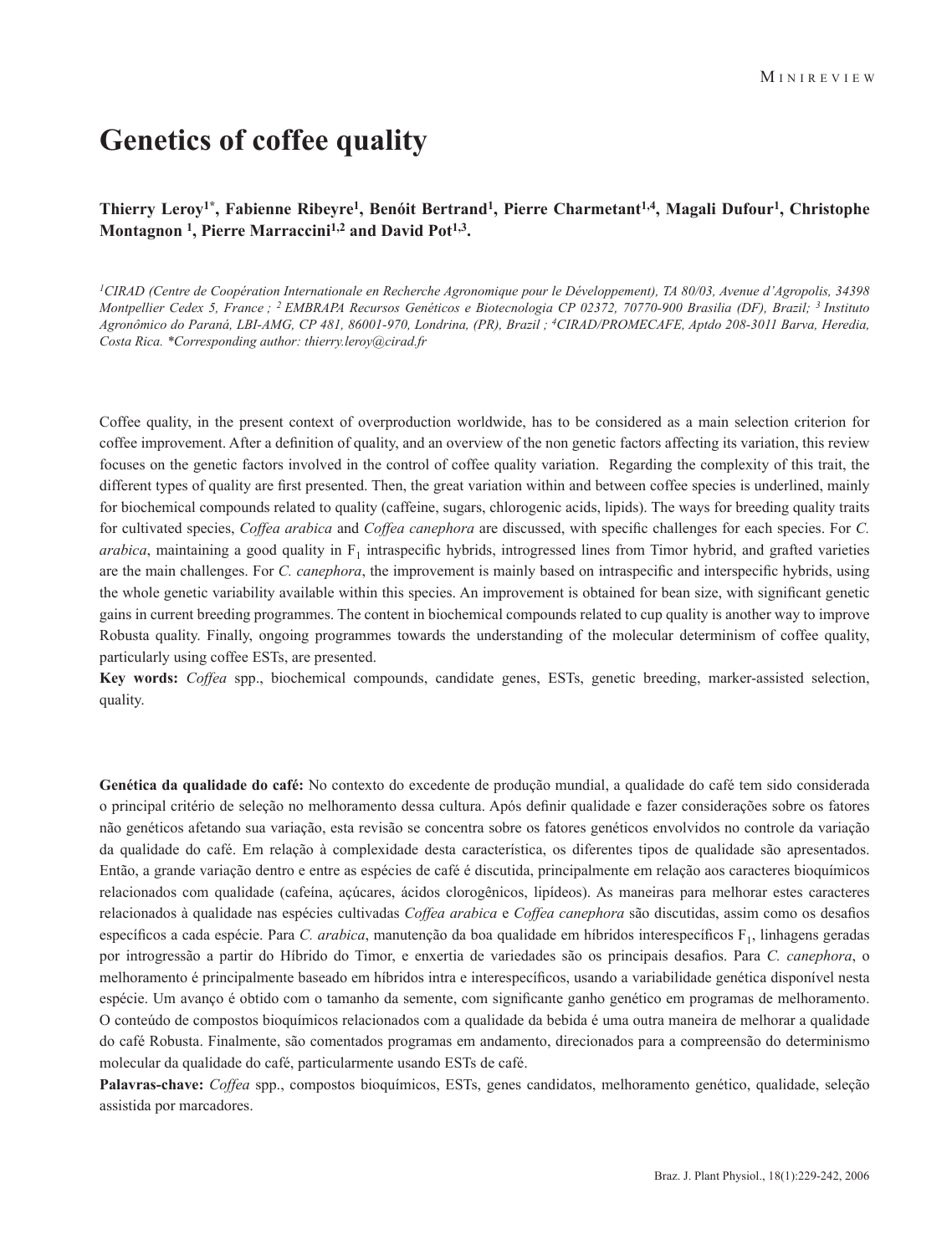# **INTRODUCTION**

 According to the current context of overproduction and low prices of the coffee market, improvement and valorisation of coffee quality could provide the coffee chain with a new impetus. In this context, the efficiency of integration of coffee quality as a main target in breeding programmes as opposed to its previous status as a secondary selection criterion (Van der Vossen, 2001), will be based on our ability to answer several questions:

- i) What is quality?
- ii) What are the factors that affect quality?
- iii) What strategies have been used up to now to improve and/or maintain coffee quality and what types of results were obtained?
- iv) What type of results can be expected through the use of the genomic toolkit?

 Based on these questions, this paper will be divided in four parts. First, we will try to define more precisely what quality is. From agronomy to organoleptic quality and health, the main criteria affecting quality will be defined. In the second part, we will examine the sources of variation in quality. In the third part, the strategies used and the results achieved by traditional genetic breeding techniques regarding coffee quality will be set out for both cultivated species and interspecific hybrids. In the last part, the recent resources available through the development of the genomic toolkit and their applications towards the identification of the genes involved in the determinism of coffee quality will be presented.

#### **1. What is coffee quality?**

 Quality is a trait difficult to define. According to any dictionary, it is an "inherent or distinguishing characteristic". The International Organization for Standardization (ISO) describes quality as "the ability of a set of inherent characteristics of a product, system or process to fulfil requirement of customers and other interested parties" (ISO, 2000). These inherent characteristics can be called "attributes".

 For coffee, the definition of quality and the attributes considered have probably evolved through the centuries. Nowadays, this definition varies along the production-toconsumer chain:

- at the farmer level: coffee quality is a combination of production level, price and easiness of culture;
- at the exporter or importer level: coffee quality is linked to bean size, lack of defects, regularity of provisioning, tonnage available, physical characteristics and price;
- at the roaster level: coffee quality depends on moisture content, stability of the characteristics, origin, price, biochemical compounds and organoleptic quality. It should be noted that each consumer market or country may define its own organoleptic qualities;
- at the consumer level: coffee quality deals with price, taste and flavour, effects on health and alertness, geographical origin, environmental and sociological aspects (organic coffee, fair trade, etc).

 The ISO (2004a) defined a standard for green coffee quality (ISO 9116 standard). It requires several pieces of information, like the geographical and botanic origins of the coffee, the harvest year, the moisture content, the total defects, the proportion of insect-damaged beans and the bean size. These ISO standards define methods of measurement for several of these qualities: defects, moisture content, bean size, some chemical compounds and preparation of a sample to perform cup tasting.

 The researcher has to take into account all these aspects in his work on quality. We will detail four important quality characteristics in order to illustrate the problems and constraints one has to face to improve coffee quality. Three of them, i.e. moisture content, physical and organoleptic qualities are used all along the production chain whereas the last one, i.e. "health quality" is a characteristic more and more taken into account by the consumers.

#### **1A. Moisture content**

 Moisture is an important attribute and indicator of quality. A market survey conducted by APROMA in Europe in 1998-1999 for the common fund for commodities concluded that for Robusta coffee beans the most important defect for a trader or a roaster is the moisture content. A high moisture content of the beans is a lost of material and leads to physical and sensorial defects. If the beans are too wet (above 12.5 % moisture), they will mould easily during storage. If the beans are too dry (below 8 % moisture), they will loose flavour. The moisture content influences the way coffee roasts and the lost of weight during roasting. Green coffees with low moisture content tend to roast faster than those with high moisture content. The ICO resolution 407 recommends that coffee should not be exported when outside of these limits as assessed by the ISO 6673 method. Some exceptions are permitted for some speciality coffees like the Indian monsooned coffees.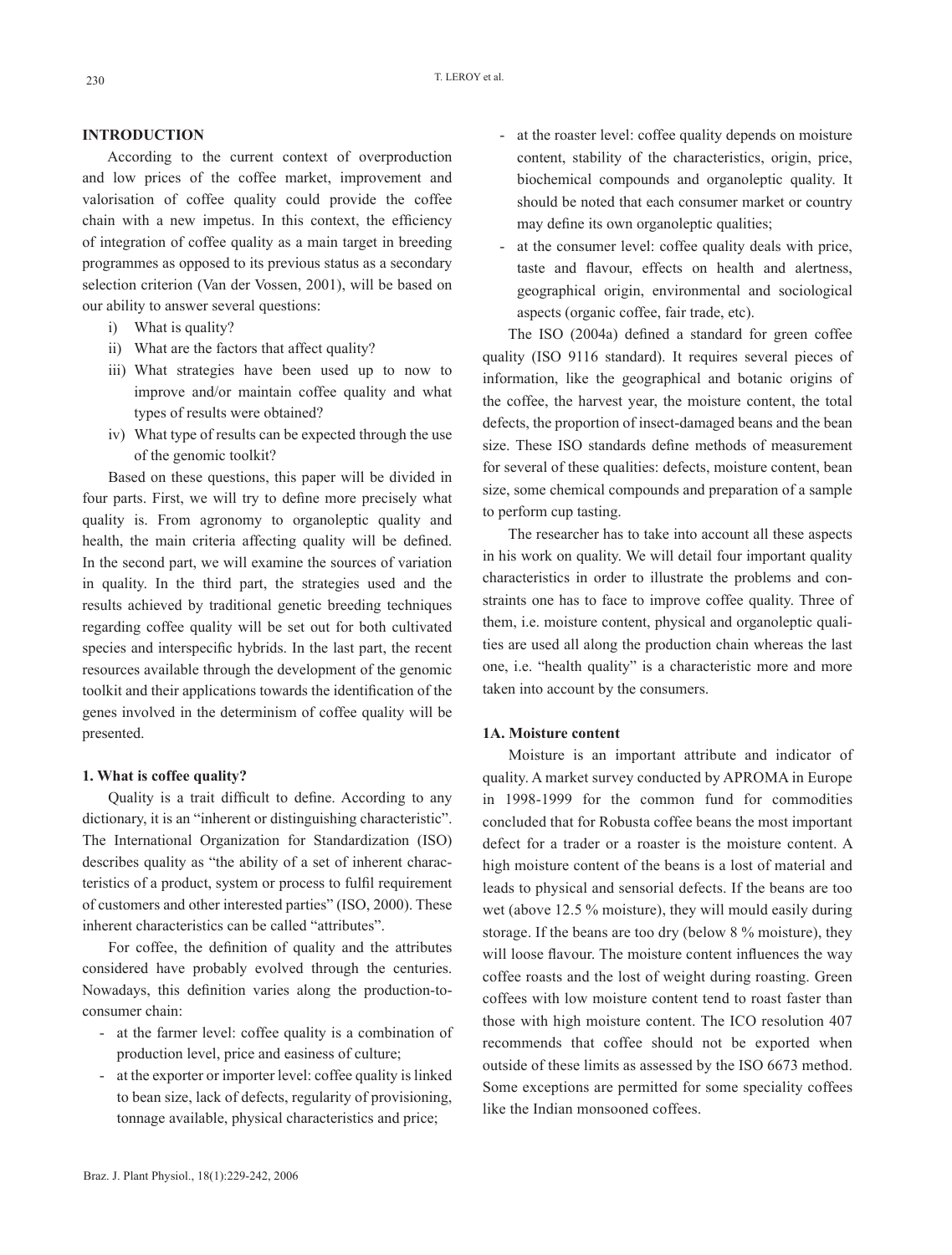#### **1B. Physical quality**

Since October 1<sup>st</sup>, 2002, the International Coffee Organization (ICO, 2002) implemented a Coffee Quality Improvement Program (CQP) with recommendations to exporting countries. It is not recommended that coffee be exported with the following characteristics: for Arabica, in excess of 86 defects per 300g sample (New York green coffee classification/Brazilian method, or equivalent); and, for Robusta, in excess of 150 defects per 300 grams (Vietnam, Indonesia, or equivalent classification). Also, ISO (2004b) has established a standard (ISO 10470) that describe defects as:

- Foreign materials of non-coffee origin;
- Foreign materials of non-bean origin, such as pieces of parchment or husks;
- Abnormal beans for shape regularity/integrity;
- Abnormal beans for visual appearance, such as black beans;
- Abnormal beans for taste of the cup after proper roasting and brewing.

 Bean size, defined as grade from a commercial point of view, is an important factor since price is related to the coffee grade (small beans of the same variety can bring lower prices). Roasting should ideally be carried out with beans of the same size. When unevenly sized beans are roasted, the smallest tend to burn and the largest tend to be under-roasted, affecting the visual appearance of the beans and, more importantly, the cup quality (Barel and Jacquet, 1994).

#### **1C. Organoleptic quality**

 When assessing organoleptic quality, one has to take into account that consumers have a specific taste according to their nationality which leads to an unreliable definition of organoleptic quality. For example: Germans and Swedes prefer coffee lighter and more acidic than Italians; in Greece, Lebanon or the north of France, people go for the « rio » taste (a specific taste due to a chemical compound: trichloroanisol). In addition, organoleptic characteristics must be stable, especially for the roaster and the consumer.

 The assessment of coffee organoleptic quality is a difficult task. The smell of the ground roasted coffee before water is added is sometimes called fragrance, then, one can smell the aroma, evaluate the body and perceive taste and flavours. Organoleptic quality measurement relies overall on sensory evaluation. Two types of analysis are commonly used. The first one, named "hedonic analysis", evaluates the preference of consumers. It has to be performed on a panel of at least 60 spontaneous assessors that represent the population of whose preference is sought. The second method is termed "descriptive analysis". Trained assessors can discriminate coffees using, for example, a triangular test. Three cups of coffee are served, two cups containing the same coffee. The assessor has to determine which cup is unique. Expert assessors can describe a profile. It is a complex procedure which uses some specific descriptors. There are some existing glossaries (Lingle, 1986; ITC, 2002; ICO, 2004), but ISO will soon elaborate a list of descriptors specific for coffee (Prodolliet, 2005). Expert assessors (at least 5) have to be trained to use the vocabulary. Assessment of coffee organoleptic quality is an extremely demanding exercise; indeed the flavour obtained in a coffee cup is the result of multiple aromatic compounds present in the coffee (more than 800 in the roasted coffee).

 Since measurement of the composition in 800 aromatic compounds present in roasted coffee is not a viable method to assess coffee organoleptic quality, development of indirect predictors of coffee organoleptic quality is underway. These predictors include quantification of chemical compounds present in green coffee (sugars, lipids, proteins, chlorogenic acids, and methylxanthines) via the traditional wet chemistry method and indirect methods like Near Infrared spectra (Bertrand et al., 2005b). The development of such easy to use and efficient tools should allow large scale phenotyping, a key component towards the implementation of breeding strategies for organoleptic quality in coffee.

## **1D. Health quality**

 For consumers, one of the most important components of quality for alimentary goods is food safety. Coffee contains a lot of molecules that can have an effect on health and alertness. Some of them are naturally present in coffee beans or derived from biochemical reactions occurring during roasting, whereas others like Ochratoxine A (OTA) and residues of pesticides are external compounds independent of the chemical composition of coffee beans.

 The level of pesticide residues is usually low in coffee (FDA, 2002). Ochratoxin A (OTA) is a toxic mycotoxin. Mycotoxin can be produced by several mould species and can be found particularly in cereals. In coffee, OTA is produced by *Aspergillus niger, A. carbonarius and A. ochraceus*. It has been shown to cause kidney damage and tumours in test animals. It is classified as possibly carcinogenic to humans.

 In terms of chemical compounds present in coffee beans, several of them are known to have consequences on health.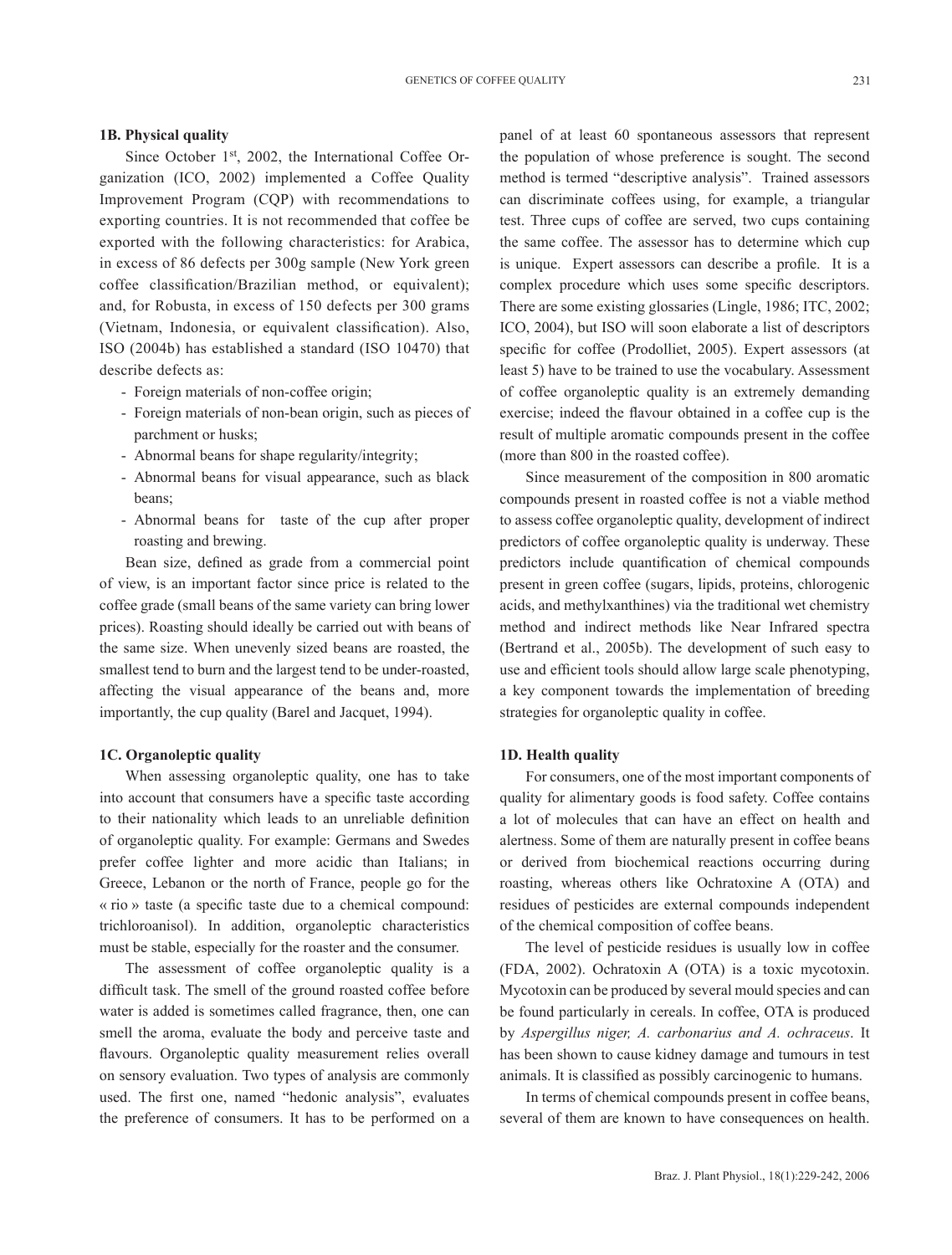The one chemical component that has received the most scientific scrutiny is caffeine. Most consumers look for its stimulating effect on brain activity. Despite its positive effect on alertness, caffeine also has some possible implications in diseases like hyper cholesterol and cancers. Coffee also contains chlorogenic acids, melanoidins, and other unknown substances which are identified as strong antioxidants. Diterpens specific to *Coffea* species (Cafestol and Kahweol) have also been shown to present some hyper cholesterol properties associated with possible antioxidant properties. To summarize, despite the knowledge acquired on a few components in terms of consequences on health, very little is known of the other constituents that make up 98 % of roasted coffee beans.

 As a conclusion to this first part, no simple definition can be given for coffee quality, whatever the level of the interlocutor in the coffee market chain. Different components are included under the quality term. Nevertheless, in addition to this level of complexity, a second one can be added: coffee quality is highly variable depending on environmental, technical and genetic factors.

#### **2. Non genetic sources of variation for quality**

 As presented in the previous part, coffee quality involves several components. These traits are subject to different sources of variation. Some of them are exclusively dependent on the harvest and postharvest procedures (moisture content, number of defects in coffee batches for instance) whereas others will depend on pedo-climatic conditions ("terroirs"), physiological and genetic factors.

#### **2A. Harvest and post harvest effects on quality**

 It is widely agreed that traditional hand-picking and husbandry labour, as opposed to mechanical harvest, produce the best quality green coffee by decreasing the percentage of defects in coffee batches. Then, depending on the postharvest process, strong consequences on coffee quality can be observed. For instance, dry processing is generally avoided for quality samples as it enhances bitterness in the liquor (Barel and Jacquet, 1994).

 Once the beans have been harvested and prepared, the organoleptic quality is affected by the roasting. According to the profile of temperature and length of roasting the tastes and flavours perceived in the beverage will be different.

#### **2B. Pedo-climatic effect on quality**

 Climate, altitude, and shade play an important role through temperature, availability of light and water during the ripening period. Rainfall and sunshine distributions have a strong influence on flowering, bean expansion, and ripening. For instance, chlorogenic acids and fat content have been found to increase with elevation in *C. arabica*. The role of soil types has been well studied. It is generally admitted that the most acidic coffees are grown on rich volcanic soils (Harding et al., 1987).

#### **2C. Physiology effect on quality**

 Tree physiology, plant age, and period of picking all interact to produce the final characteristics of the product. Indeed it was found that tree age, location of the fruits within the tree, and fruits-to-leaves ratio had a strong influence on the chemical content of green beans (Bertrand, 2002; Vaast et al., 2006).

 Maturation also has a strong influence on coffee quality. Guyot et al. (1988) showed for *C. canephora* that yellow or green cherries picked at the end of the picking season contain beans with a higher maturity level than red cherries picked at the start of the picking season. This can be seen in bean size, chemical contents, and cup quality. On the other hand, for *C. arabica* in Costa Rica, early picking of red cherries gives the best coffee (Bertrand, 2002).

 In summary, coffee quality is a complex trait that relies on multiple factors. Beside the non-genetic factors that have been presented, the role of genetics is far from being negligible. The coffee breeding strategies that take into account the quality attributes will be presented in the next paragraph.

## **3. Genetic breeding for quality**

 If harvest, post harvest procedures and the physiology of the plant affect coffee quality, its genetic origin (species and genotype) will also greatly influence coffee quality. This third part will be divided in three subparts. In the first, a rapid overview of the variation observed at the interspecific and intraspecific level will be presented. In the second and third parts, the breeding strategies developed in both *C. arabica* and *C. canephora* will be exposed.

#### **3A. Genetic variation for quality**

 The *Coffea* genus includes more than one hundred different species between which a large variation in terms of chemical composition is observed (Clifford, 1985). Up to now, *C. arabica* and *C. canephora* have received the most attention due to their commercial predominance. Large variations between these two species are observed for most of their chemical compounds, as shown in table 1.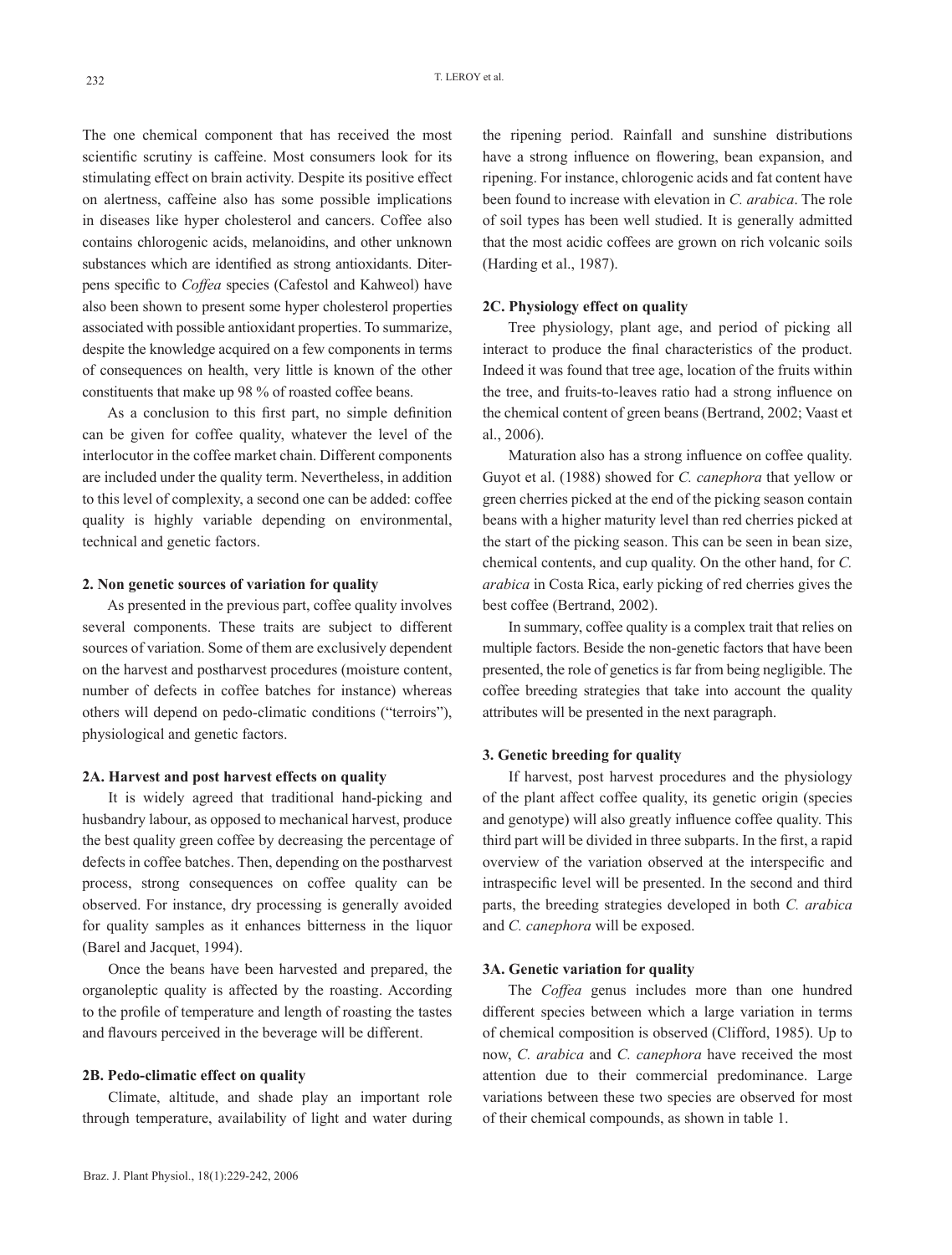Significant variation exists also at the within species level. If the variation within *C. canephora* is continuous, within *C. arabica* the variability of quality takes a particular pattern with mutants presenting specific quality attributes, such as Caturra (dwarf, high productivity sometimes linked to a drop in quality) or Maragogype (very large beans, low productivity but highly priced on the marked). In addition, some mutants have been identified, especially regarding low caffeine contents, such as *C. arabica* variety Laurina (0.6 % dm), and, more recently, in Brazil, an Ethiopian origin with traces of caffeine (Silvarolla et al., 2004).

### **3B. Breeding for quality in** *C. arabica*

 Among *C. arabica* genotypes, three groups of plants can be identified: the wild genotypes from the Sudan-Ethiopian region, the cultivated non-introgressed lines (Typica and Bourbon types), and the introgressed varieties, mainly constructed from Timor hybrid genotypes.

 Coffee produced by *C. arabica* is considered to be a good quality coffee. This characteristic is clearly established for classical varieties like Caturra, Mundo Novo, and other pure lines obtained from pedigree selection. Since breeding programs have selected  $F_1$  hybrids, introgressed lines or rootstocks, some quality factors may have been modified. The following paragraphs present the possible modifications of quality due to these breeding strategies.

*Introgression and quality:* In the case of Arabica coffee, pedigree selection has been recommended for transferring genes of resistance from the Timor hybrid, which is a natural hybrid derived from a cross between *C. arabica* (2n=2x=44)

**Table 1**. Variation of chemical components of green beans in *Coffea arabica* and *Coffea canephora.*

| Component                      | C. arabica       | C. canephora          |
|--------------------------------|------------------|-----------------------|
| pH                             | 5.26-6.11        | 5.27-6.13             |
| Mineral content *              | $3.5 - 4.5$      | $3.9 - 4.5$           |
| Fat content *                  | $13 - 17$        | $7.2 - 11$            |
| Caffeine content *             | $0.7 - 2.2$      | $1.5 - 2.8$ (average) |
|                                | (average $1.4$ ) | 2.2)                  |
| Chlorogenic acids<br>content * | 4.80-6.14        | 5.34-6.41             |
| Trigonelline*                  | $1 - 1.2$        | $0.6 - 1.7$           |
| Oligosaccharides*              | $6 - 8$          | $5 - 7$               |
| Total polysaccharides*         | $50 - 55$        | $37 - 47$             |

*\* % dry matter (dm)*

*Source: (Wintgens, 2004)* 

and *C. canephora*, (2n=2x=22). Since the second half of the 20th century, most breeding programmes implemented throughout the world (Brazil, Colombia, Kenya, Costa Rica, Honduras) have transferred resistance to rust (*Hemileia vastatrix* Berk. and Br.), root-knot nematodes *(Meloidogyne*  sp.) and Coffee Berry Disease (*Colletotrichum kahawae* sensu Hindorf) from the Timor hybrid to cultivars of *C. arabica*. Several cultivars (i.e. cv. 'Costa Rica 95', cv. 'Obatã', cv. 'IAPAR59') are fixed lines obtained after several generations of pedigree selection. It has been estimated that several hundred thousand hectares have been planted with these new varieties. Given this success, it can be expected that breeding of the Arabica species for resistance to pests and diseases will be based for some time on crosses derived from the Timor hybrid. The amount of alien genetic material, introgressed in many Arabica lines, ranges from 8 % to 27 % of the *C. canephora* genome (Lashermes et al., 2000a).

 It thus seems likely that the introgression process has not been restricted to resistance traits but could also involve genes implicated in the genetic determinism of other traits. Based on organoleptic evaluation, introgressed lines of Arabica were found to produce good beverage quality (BQ) that was similar to the non-introgressed standard (Fazuoli et al., 1977; Owuor, 1988; Castillo, 1990; Moreno et al., 1995; Puerta, 1998, 2000). However, most coffee buyers claim that new introgressed varieties have a poorer BQ than the 'Caturra' standard. By linking the amount of alien genetic material as estimated by AFLP analysis in Timor hybrid-derived lines, with beverage quality and chemical composition of beans, we have found that these conclusions need to be moderated. For the cultivars CR95 and 'Veranero' and for some lines undergoing selection it seems there is a drop in quality due to introgression. That was the case with line T17924 which displayed significant differences from the non-introgressed controls for most of the chemical contents (trigonelline, sucrose and chlorogenic acids), and for beverage acidity and preference related to a standardized control (Bertrand B et al., 2003). However, there were also highly introgressed lines that revealed no difference from the non-introgressed controls. Such was the case with lines T17934 and T17931, which did not differ for either the chemical content or the BQ. As the latter display genetic resistances to coffee leaf rust and *M. exigua*, it was concluded that the presence of these resistance genes has no pleiotropic effects on beverage quality. This was an encouraging result for the future of genetic improvement programmes based on the introgression of resistance genes from *C. canephora* via the Timor hybrid.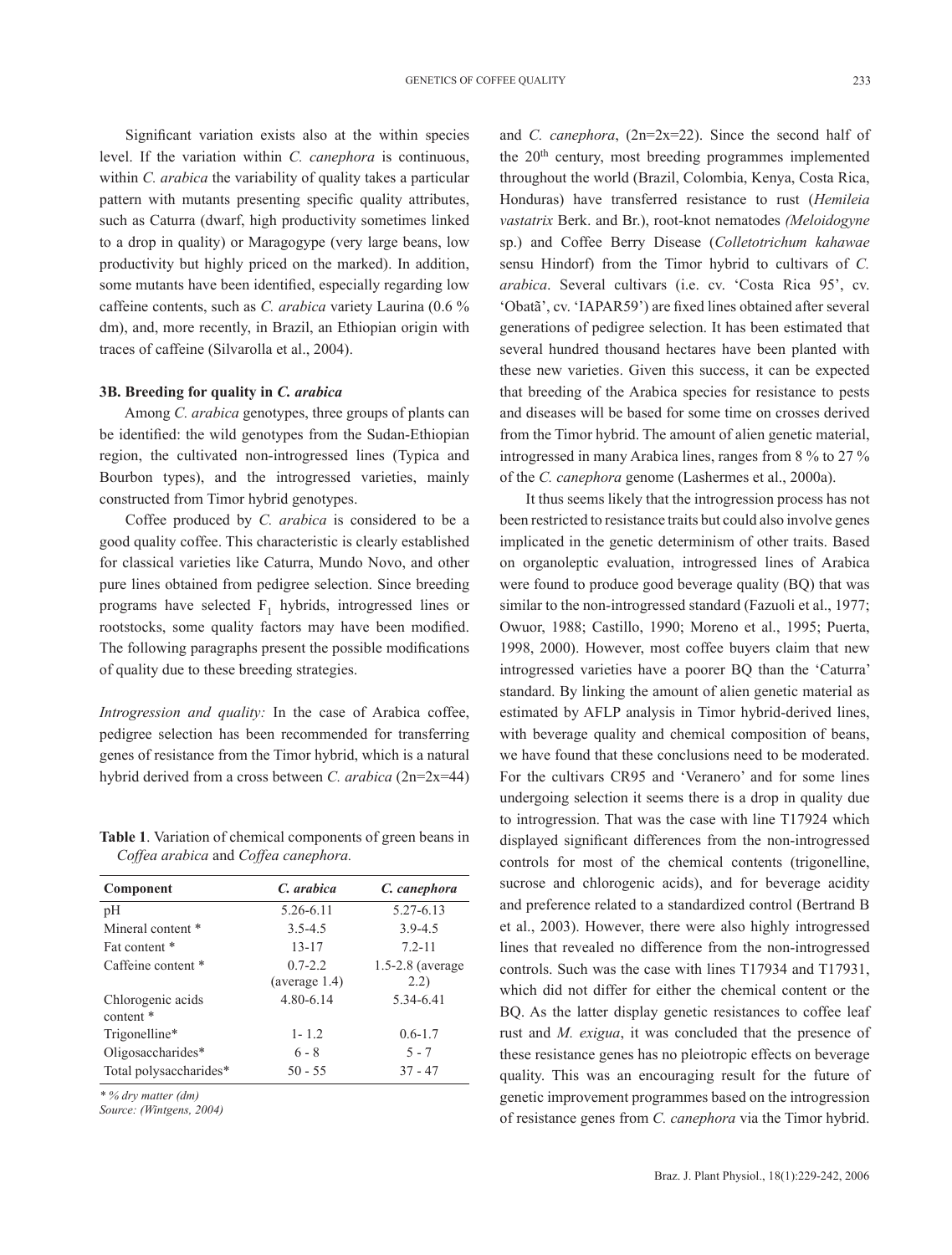However, to be more effective and avoid undesirable introgressed fragments suspected of having a negative effect on BQ, selection could be assisted by specific markers of resistance to pests/diseases (Lashermes et al., 2000b).

 On the other hand, this programme could be more efficient if it was possible to identify chemical compounds of which variations are highly correlated to quality defects due to introgression.

*F1 hybrids and beverage quality:* Since the 1980s, several researchers have proposed the creation of hybrid varieties to help in increasing genetic diversity, notably by crossing wild Ethiopian origins with introgressed or non introgressed varieties (Charrier, 1978) and to exploit heterosis between genetic groups (Walyaro, 1983; Van der Vossen, 1985; Charrier and Berthaud*,* 1985). Ethiopian origins provide resistance to nematodes (Anzueto et al., 2001), partial resistance to leaf rust (Gil et al., 1990) and resistance to CBD (Van der Vossen, 2001) and likely a better beverage quality. As regards heterosis in the species, Carvalho and Monaco (1969), Walyaro (1983), Ameha (1990), Bellachew (1997) and then Cilas et al. (1998) demonstrated its existence by intercrossing. In *C. arabica*, heterosis calculated on the basis of the best parent was evaluated from crosses between different genetic pools. The heterosis observed by different authors varied from 10 % to 40 % (Ameha, 1990; Carvalho and Monaco, 1969; Fazuoli et al., 1993; Walyaro, 1983; Netto et al*.*, 1993), with the notable exception of the heterosis reported by Cilas et al. (1998) which reached over 200 %. The heterosis found in Central America (22.0 to 47.0 %) was globally around the same magnitude as that observed by the majority of authors.

 In Central America or in Ethiopia, the yield differences between the parental lines and the hybrids were not explained by the yield components, such as the number of fruits per node or by the weight of 100 beans which were identical for both populations. Finally, heterosis seemed to be permanently reflected in longer primary branches (Bertrand et al., 2005a).

The  $F_1$  hybrid population showed lower fertility than the population of lines. Under Central American conditions, the difference in fertility rate was from 1.2 to 6.3 % of floating fruits. In coffee, the number of seeds per fruit depends on ovule fertility (Louarn, 1992). Neither could heterosis be explained by better fertility, since hybrid fertility was even lower than that of the lines.

No clear differences were found for bean chemical

Braz. J. Plant Physiol., 18(1):229-242, 2006

contents and cup quality in sensory evaluations comparing  $F_1$ hybrids with traditional cultivars ('Bourbon') under various edapho−climatic conditions and at different elevations (Bertrand et al., 2006).  $F_1$  hybrids appeared in turn to be inferior, similar, or superior to traditional cultivars for certain attributes, such as acidity, or aroma. Regarding the standardized control,  $F_1$  hybrids were equivalent or superior to traditional cultivars. For caffeine, as for trigonelline, the hybrids did not differ from the traditional varieties. The hybrids showed a tendency to be slightly richer in chlorogenic acids than the traditional varieties. For traditional cultivars, lipid content varied with elevations (i.e. respectively lower at lower elevations and higher at higher elevation). On the other hand, elevation did not seem to influence fat contents for the  $F_1$  hybrids. These new varieties that produce 30 to 70 % more than traditional varieties were exceptionally vigorous. Higher vigour resulted in better nutrient supply to the fruits, whatever the elevation. The use of  $F_1$  hybrids should thus contribute to reducing variations in the fat content of coffee beans, and at the same time reduce variations in beverage quality.

*Rootstocks and beverage quality:* In order to avoid nematode damage to roots of *C. arabica*, a common practice is interspecific grafting on *C. canephora.* The performance of two cultivars (Caturra and T5175) was evaluated on four rootstocks: *C. canephora* ('T3561' and 'T3751'), *C. liberica* var. Liberica and *C. liberica* var. Devewrei, over 5 years in Costa Rica (Bertrand et al*.,* 2001). Grafting did not affect evaluated chemicals, such as caffeine, fat and sucrose contents. However, the two *C. liberica* rootstocks significantly reduced aroma and bean size. This poor performance of *C. liberica* was explained by partial incompatibility, observed on tissues at the graft level.

## **3C. Breeding for Robusta coffee quality**

 Robusta is known as less aromatic and richer in caffeine than Arabica coffee. The improvement of cup quality could be performed by genetic breeding, but up to now quality has not often been considered before the end of the selection cycle (Charrier and Berthaud, 1988).

 The main quality traits that could be improved for Robusta coffee are the following: bean size and extractable soluble solids regarding technological qualities, sugars, caffeine, trigonelline, lipids, chlorogenic acids for biochemical traits, and beverage quality. In this paragraph, we will first discuss the variability of quality components in Robusta coffees. Then, their inheritance and the genetic correlations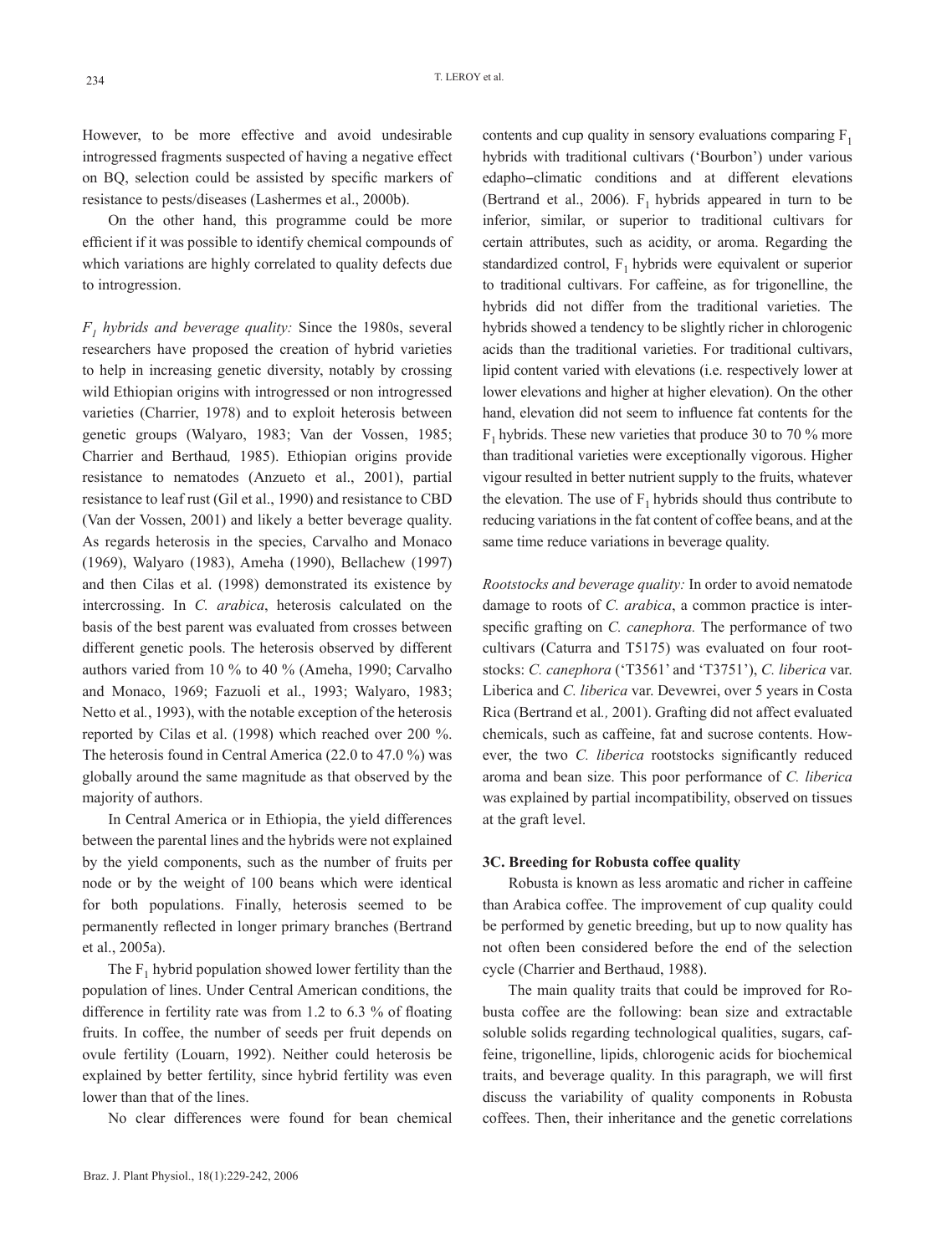between traits will be presented. Finally, we will present the two ways of improvement of Robusta quality: via intraspecific selection or interspecific crossing programs.

 Among *C. canephora* genotypes, two main genetic and geographic groups have been identified: the Guinean group from western Africa, and the Congolese group from central Africa (Berthaud, 1986). Further studies divided the Congolese group in four subgroups (Montagnon et al., 1992; Dussert et al., 1999).

*Variability for quality traits:* In a breeding perspective, two components need to be considered. Phenotypic variability and heritability of the traits need to be carefully evaluated in order to appreciate the potential consequences of selection on these traits.

 In their paper, Ky et al. (2001a) describe the diversity observed in some quality precursors like caffeine, trigonelline, chlorogenic acids and sucrose for *C. canephora* accessions. This species presents a high variability for these traits. Values vary from 4.05 to 7.05 % of the dry matter (dm) for sucrose, and from 0.75 to 1.24 % dm for trigonelline. For caffeine content, values from 1.0 % to 5.0 % have been observed. The authors point out that for one of the chlorogenic acids the Congolese and Guinean origins present different values, but that for most compounds, the geographical origin of the plants within the genetic groups is the main factor of variability. Regarding cup quality, Moschetto et al. (1996) evaluated the differences between genetic groups. The results show significant differences between the groups for preference, aroma, acidity, body and bitterness. Guinean genotypes can be considered as inferior to the Congolese ones for preference and aroma. They also found some variability within the Congolese group.

*Heritability, genetic correlations and genetic gains:* In 1998, Montagnon et al. studied the genetic correlations between the yield and several quality traits, including fat content, sucrose, trigonelline, caffeine and cup tasting components. A factorial crossing design with two parents from the Congolese group crossed with 14 genotypes from the Guinean group was used to evaluate the genetic parameters of these compounds. First, they observed that variation of yield and quality traits are independent. This result is very important, meaning that quality can be improved without effect on yield.

 In the same paper, the authors studied the heritability (narrow sense) for some traits related to quality within *C. canephora* species. The results are presented in table 2.

 For traits presenting high values of heritability, like fat content, bean weight or caffeine, an efficient selection could be obtained in the crossing schemes by a good choice of parents with favourable values for these traits. For traits like trigonelline, chlorogenic acids or sucrose, with intermediate values, Marker Assisted Selection (MAS) should be an efficient way for their improvement.

 Other results on interspecific hybrids suggest a high value (0.71) for heritability of trigonelline content (Ky et al., 2001b), with a maternal inheritance. For sucrose content, while Montagnon et al. (1998) indicated that this trait could be difficult to improve, since  $h^2$  is low and environmental effects are high, Ky et al. (2000a, b) found an additive transmission among their interspecific hybrids, with the possibility of choosing parents for its improvement.

 However, it is important to note that the values of heritability obtained for interspecific hybrids have a different meaning than the one obtained at the intraspecific level. The different species have probably fixed along their evolution specific alleles at some genes controlling the variability of quality components; as a consequence the genetic determinism of quality variation at the interspecific level is simplified compared to intraspecific crossing schemes. Nevertheless, these results are of interest, since they can indicate candidate genes potentially involved in the variation of coffee quality components at the intraspecific level.

 As also shown by Montagnon et al. (1998), fat content and sucrose content are negatively correlated. A combined selection for these two traits should be then very difficult.

 In their study on cup tasting from samples of the two genetic groups, hybrids and commercial clones, Moschetto et al. (1996) indicated good linear correlation coefficients between preference, and some factors like acidity and aroma. Since these two characteristics are easier to define and select, they could be used as selection criteria for Robusta organoleptic quality.

**Table 2.** Heritability (narrow sense) estimated from a factorial crossing desig n.

| Trait             | $h2$ (narrow sense) |  |
|-------------------|---------------------|--|
| Sucrose content   | 0.11                |  |
| Fat content       | 0.74                |  |
| Trigonelline      | 0.38                |  |
| Caffeine          | 0.80                |  |
| Chlorogenic acids | 0.36                |  |
| Bean weight       | 0.73                |  |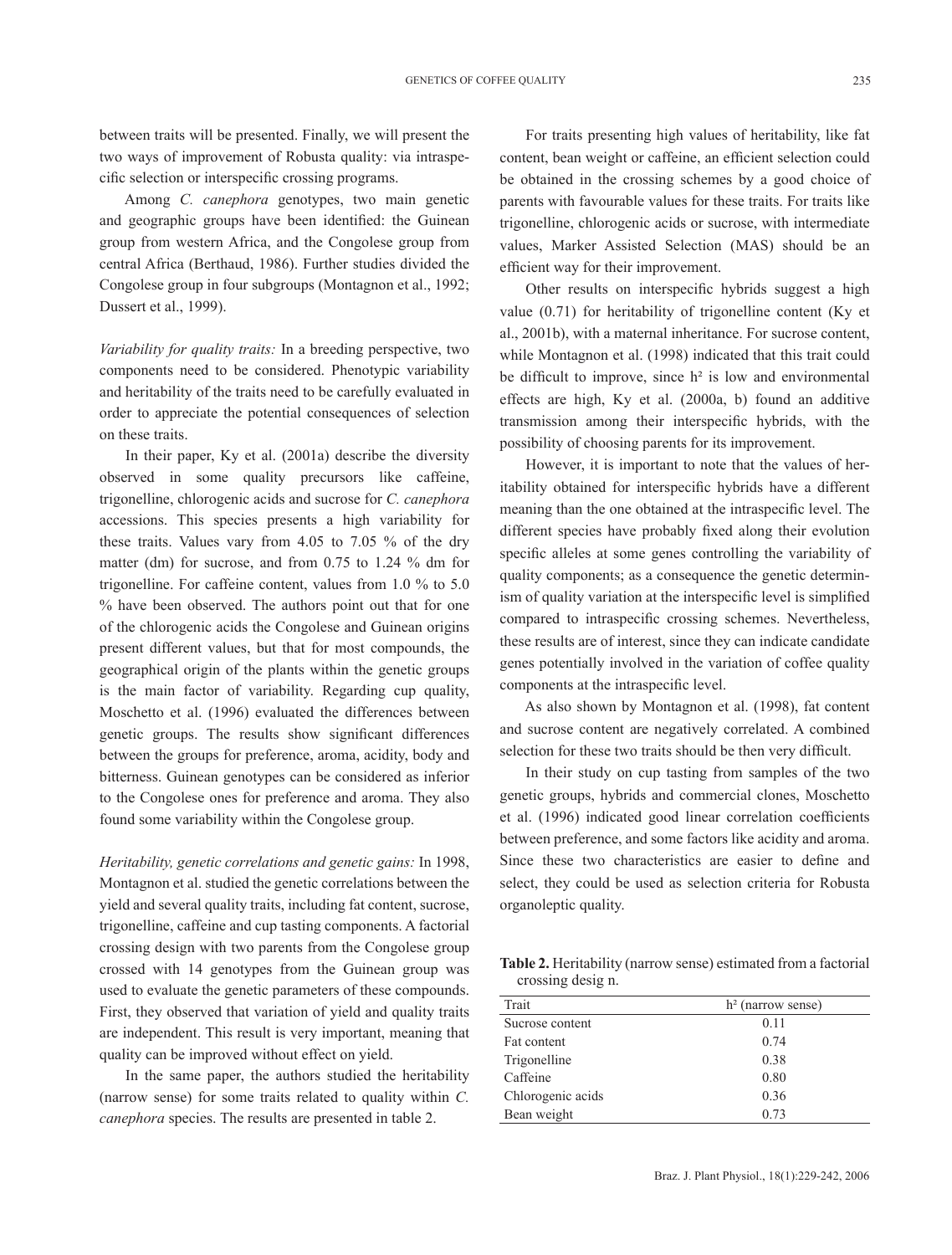*Interspecific and intraspecific hybrids:* Interspecific hybrids mainly involve three species: *C. arabica*, *C. congensis* and *C. liberica*. The F<sub>1</sub> hybrids between *C. arabica* and *C. canephora*, called Arabusta, produce fair cup quality coffee, but they appeared agronomically unsuitable due to their lower fertility and unstable yields in lowlands (Capot, 1972; Charmetant et al., 1992). These hybrids could be an alternative for producing coffee of good quality at medium altitude, where Arabica coffee is not really adapted.

 The hybrids between *C. canephora* and *C. congensis* have been developed in Madagascar and Ivory Coast. Some of them are distributed to the growers in Madagascar. They present a larger bean size than Robusta, and their organoleptic quality is good (Moschetto et al., 1996), compared to some *C. canephora* origins.

 Hybrids between *C. canephora* and *C. liberica* have also been obtained. Since *C. liberica* has been cultivated since the beginning of the  $20<sup>th</sup>$  century, it is known that coffee produced by this species is less bitter and presents larger beans than Robusta coffee. Some high yielding plants have been selected in a second generation of back crosses of such hybrids to the *C. canephora* parent (Yapo et al., 2003); they could be integrated in selection programs in Ivory Coast, and distributed to the growers for the improvement of coffee quality.

 Other species like *C. pseudozanguebariae* (Bertrand C et al., 2003) could be used as sources of improvement for *C. canephora*. This species is caffeine free and presents a high level of trigonelline and sucrose. Some interspecific hybrids using this species have been produced (Barré et al., 1998; Ky et al., 1999; 2000a, b; 2001b), but they remain unusable from an organoleptic point of view.

 Regarding intraspecific breeding programs, the main recent work has been developed in Ivory Coast (for review see Montagnon, 2000). Since two main genetic groups (Congolese and Guinean) have been identified within this species (Berthaud, 1986) a reciprocal recurrent selection programme has been developed, based on the high agronomic value of the hybrids between both groups. It has to be noted that further studies (Montagnon et al, 1992; Dussert et al., 1999) have pointed out more subgroups in the Congolese group. In this programme, initiated in 1984, the improvement for quality has been introduced in the different steps of the cycle of selection: base populations used for the programme, selected hybrids and clones. Bean size has been considered in the first step of selection (base populations), and then caffeine content and cup tasting were considered as the final choice of hybrids or clones to be distributed to the growers.

 In Brazil, for the selection of Conilon varieties (Bragança et al., 2001), bean size and time to fruit maturation were two quality criteria used for the choice of new varieties.

 Recent studies on Robusta quality pointed out that genetic gains are possible for some traits like caffeine and bean size (Montagnon, 2000) in the present schemes of selection. Concerning biochemical traits and determinants of organoleptic quality, a selection could be efficient with the determination of molecular predictors. These molecular predictors would allow reducing the length of the selection cycles and the cost of phenotypic evaluations. In that sense, a good knowledge of the genomics for both species is a prerequisite condition.

 It would be extremely useful to know more of the organisation of Arabica and Robusta genomes. The comprehension of their organisation and diversity and their specific differences will undoubtedly provide the coffee scientific community with a new understanding of coffee quality development. In the following part, the interest of molecular studies towards the comprehension of coffee quality will be presented.

# **4. Genomics and quality: towards the identification of genes related to quality**

 The identification of quality related genes is one of the main objectives of several coffee research groups around the world. This constitutes an absolute prerequisite for the development of efficient and rapid quality breeding strategies based either on marker-assisted selection (MAS), or on genetic modification approaches (GMO, see Pereira et al., Coffee Biotechnology, in the same issue). These two strategies, although they both aim at improving coffee quality, require different types of understanding. Although identification of a DNA fragment as a structural or a regulatory gene in a biosynthetic pathway leading to a quality precursor can "easily" be valorised by GMO construction, information like its level of nucleotide variation in natural populations and the links between the polymorphisms detected and the variability of the quality precursors need to be carefully verified before starting a marker assisted strategy.

 Up to now, only a limited number of publications dealing with the identification of genes involved in the molecular determinism of coffee quality is available (see Castro and Marraccini, in this issue). In addition, most of them are exclusively linked with the carbohydrate, chlorogenic acids and caffeine metabolism. In a first step, an overview of the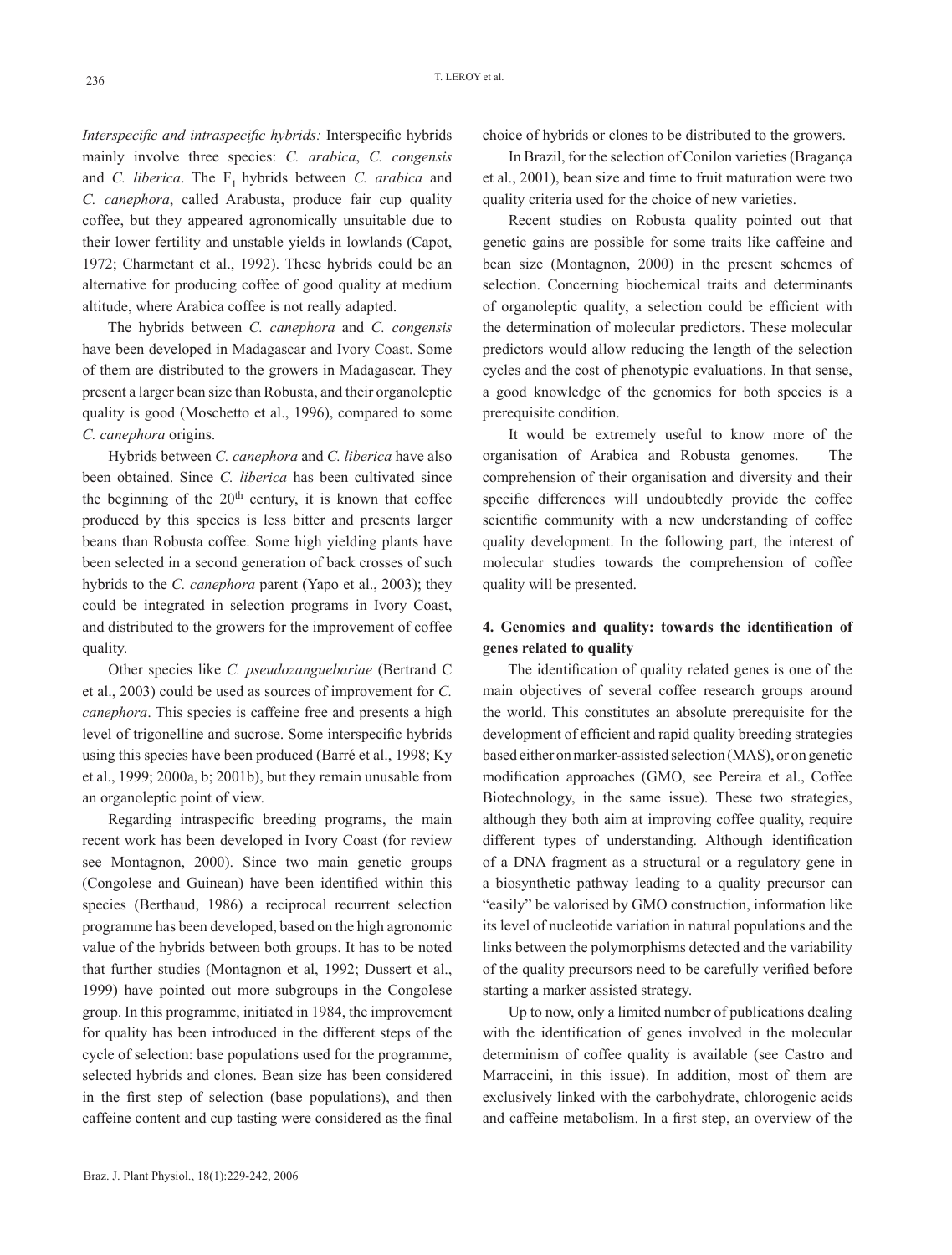results currently available on the molecular determinism of quality will be provided. In a second step, the different possibilities of direct use of the EST (Expressed Sequenced Tag) resources developed around the world (Brazilian Genome Project: www.lge.ibi.unicamp.br/cafe/, see also Vieira et al., in this issue; Trieste University www.coffeedna.net; Nestlé-Cornell EST Sequencing project: http://sgn.cornell.edu (Lin et al., 2005) will be presented.

# **4A. Molecular determinism of coffee quality: What do we currently know?**

*Development of neutral markers:* Although not directly and exclusively linked to the comprehension of the molecular determinism of coffee quality, the efforts provided by the coffee research community towards the development of co-dominant and multiallelic molecular markers spread all over the coffee genome (Combes et al., 2000; Dufour et al., 2001; Baruah et al., 2003; Moncada and Mc Couch, 2004; Poncet et al., 2004; Bhat et al., 2005) will undoubtedly benefit this field of research. Indeed, the availability of these markers will allow the analysis of population structure and the development of genetic maps, two pre-requisites towards the identification of the genes responsible for the natural variation of coffee quality.

*Genetic map construction:* Several genetic maps are already available. Lashermes et al. (2001), Paillard et al. (1996) and Crouzillat et al. (2004) developed genetic maps of *C. canephora*. In parallel several interspecific genetic maps were built (Coulibaly et al., 2003: *C. canephora* x *C. heterocalix*; Ky et al., 2000b: *C. pseudozanguebariae* x *C. liberica;* N'Diaye, 2005: *C. liberica* x *C. canephora).*

 The development of *C. arabica* genetic maps is less advanced due to its polyploid status and reduced diversity. Nevertheless Pearl et al. (2004) recently obtained a genetic map of a cross between Catimor and Mokka cultivars.

 The pursuit of the genetic mapping efforts and the alignment of the different genetic maps using transferable markers like SSR (Simple Sequence Repeat) or candidate genes will provide the coffee research community with useful tools to identify the genomic regions involved in the variability of quality, a first step toward the identification of the genes involved in the natural variability of coffee quality.

 For the moment, only interspecific QTL (Quantitative Trait Loci) detected in a cross between *C. liberica* 'dewevrei' and *C. pseudozanguebariae* have been published: for trigonelline content this was identified on the linkage group G (Ky et al., 2001b), for fructification time on the linkage group E (Akaffou et al., 2003) and finally for chlorogenic acid content on the linkage group A (Campa et al., 2003). QTL mapping of coffee quality related traits in *C. canephora* is currently underway within the EU-funded project IQAR, ICA4-CT-2001-10068.

*Candidate genes for coffee quality:* In terms of quality, the coffee genetics community benefits from the work initiated by several teams on the molecular physiology of the precursors of quality (for review in this issue, see Ashihara for caffeine, Redgwell et al. for carbohydrates, Speer et al. for lipids, Clifford et al. for phenolic compounds) and on seed development (see Castro and Marraccini in this issue). These results provide the coffee genetics community with some of the genes encoding the enzymes of key metabolic processes in terms of quality. These genes are biological candidate genes possibly controlling the variability of coffee quality.

 Once the specificity of expression of the gene in a particular biosynthetic pathway and in a particular organ is acquired, no additional results are required before developing a GMO strategy. When considering a marker assisted breeding approach additional verifications are compulsory.

*Candidate gene polymorphism and coffee quality variability:*  Only one link between candidate gene polymorphism and coffee quality has currently been reported in the literature. In an interspecific cross between *C. liberica* 'dewevrei' and *C. pseudozanguebariae,* Campa et al. (2003) found a statistical link between the CCoAOMT (3-O-methyltransferase) polymorphism and chlorogenic acid content*.* Such a result, although it does not provide unambiguously a "causeconsequence relationship", provides an indication of the potential involvement of this gene in the genetic variability of chlorogenic acid content. Mapping of genes involved in the sucrose biosynthesis pathway is also underway in *C. canephora* (T. Leroy, unpublished data).

# **4B. Coffee ESTs: towards an acceleration of coffee quality molecular determinism comprehension**

 The recent development of large EST sequencing projects should now speed up the identification of putative genes for quality traits, involved either in important biochemical pathways (caffeine, chlorogenic acid and trigonelline contents) or directly linked to important agronomical characteristics.

 First, the availability of this genomic resource will allow the identification of SSR markers located in ESTs spread all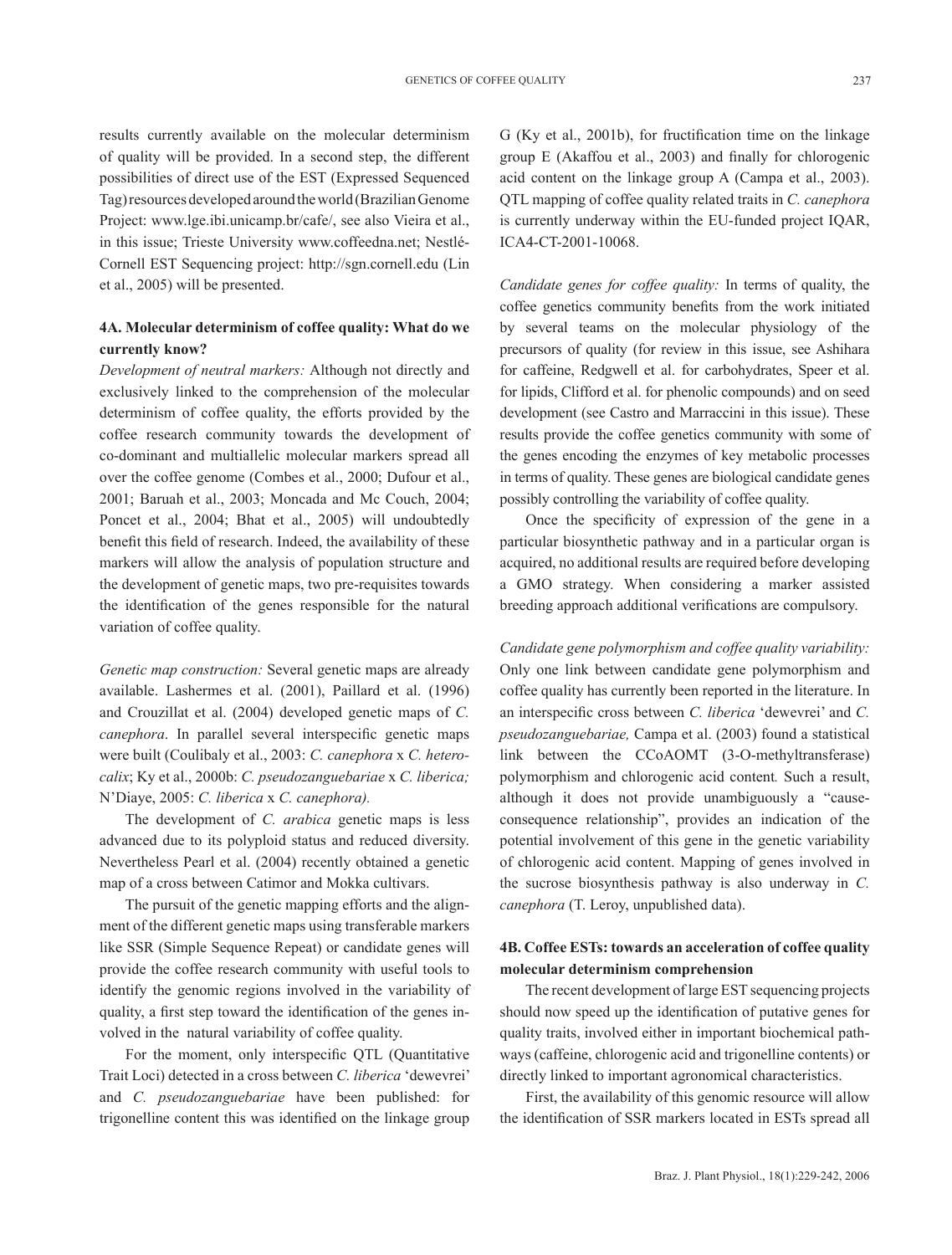over the *Coffea* genomes. These markers will be useful for population structure analysis and genetic mapping. Furthermore, they will allow the mapping of functional genomic sequences.

 In addition, the major contribution of this resource to the comprehension of the molecular determinism of coffee quality will be the possibility to develop whole transcriptome analysis (macro or microarrays). Such analyses will provide the coffee community with i) the biosynthetic pathway linked to the expression of quality and ii) the genes within this pathway which are important in terms of expression.

 Different types of experiments can be proposed. In order to understand the effect of environment on coffee quality, a given genotype could be analysed in different pedo-climatic conditions to identify the biosynthetic pathways which are affected. For instance, several investigations have recently suggested that shading and altitude lead to a slight increase of fat content (Guyot et al., 1996; Decazy et al., 2003; Vaast et al., 2006), although it is not known which class of lipids (fatty acids, sterols and/or diterpens) was affected. The use of a same genotype cultivated in different geographical regions and environmental conditions should allow the identification of the biochemical pathways affected (Silva et al., 2005). Furthermore, the use of the natural diversity of coffee species available in germplasm collections (Van der Vossen, 2001) for diterpens (de Roos et al., 1997), caffeine (Ky et al., 2001a), trigonelline (Ky et al., 2001a, b; Campa et al., 2004), sucrose (Campa et al., 2004) and chlorogenic acids content (Ky et al., 1999, 2001a) could also be used as a natural source for these screening experiments. The analysis of natural coffee mutants of Arabica, like "Caturra" cultivars which arose from a mutation of "Bourbon" cultivars (Krug, 1949), should also be reinvestigated in the light of this new information. This should facilitate the identification of genes linked to some important traits, like those possibly responsible for caffeine deficiency (Silvarolla et al., 2004).

 The EST resources will form, together with the development of BAC libraries reported for both *C. arabica* and *C. canephora* coffee species (Noir et al., 2004; Leroy et al., 2005), a new framework for the identification of genes involved in coffee quality. These molecular resources will provide access to the genomic organization and the fulllength genomic sequences of the candidate genes identified through transcriptome analysis. In this context, the *C. canephora* BAC library which was developed on a relatively good cup quality genotype (clone 126, see Moschetto et al., 1996) was used to analyze the genome organization (copy number) of sucrose-metabolizing enzymes (mainly sucrose synthase and invertases) in the *C. canephora* genome and allowed the cloning of the *CcSUS1* gene, the first gene of this species coding for the sucrose synthase enzyme (Leroy et al., 2005).

# **Conclusions and perspectives**

 Coffee quality is a highly complex trait. Its definition depends on the position of the interlocutor within the production chain and its expression depends on a multifactorial determinism including pedo-climatic conditions, postharvest treatments and genetics.

 Physiology and agronomic studies together with a better comprehension of the physical and biochemical consequences of the postharvest treatments has already yielded significant improvement of quality.

 In terms of genetics, significant genetic variability for bean chemical composition and organoleptic characteristics exists at both the between and within species levels. As a consequence genetic gains for quality can be achieved either by interspecific hybridization strategies or within species strategies.

 In *C. arabica*, which is known to present a good quality coffee, the main target is the improvement of resistances to pathogens and yield. In this context, in terms of quality, the main objective of the breeders is to maintain the quality level in genetic material introgressed with alien material presenting resistance to pathogens. The global level of introgression of alien genetic material does not seem to be linked to variation in quality. In this context, the work initiated by IRD aiming at identifying genes involved in the differences of bean chemical composition and fructification time in different *Coffea* species could serve as an example. In the future, efforts should be made towards the identification of genes involved in the differences of bean characteristics between *C. arabica* and *C. canephora* (QTL detection in a pedigree derived from a pure Arabica x canephora cross), since such data would allow for specific selection of genotypes carrying Arabica alleles at these genes. Nevertheless even without these molecular tools, significant results have already been obtained.  $F_1$  hybrids allowed a significant improvement of yield (30-70 % more than traditional varieties) without affecting cup quality. Grafting of *C. arabica* cultivars on *C. canephora* rootstock in order to avoid nematode damage to roots did not modify bean characteristics and cup quality.

 For *C. canephora*, interspecific hybrids with *C. arabica*, *C. congensis* and *C. liberica* presenting good beverage quality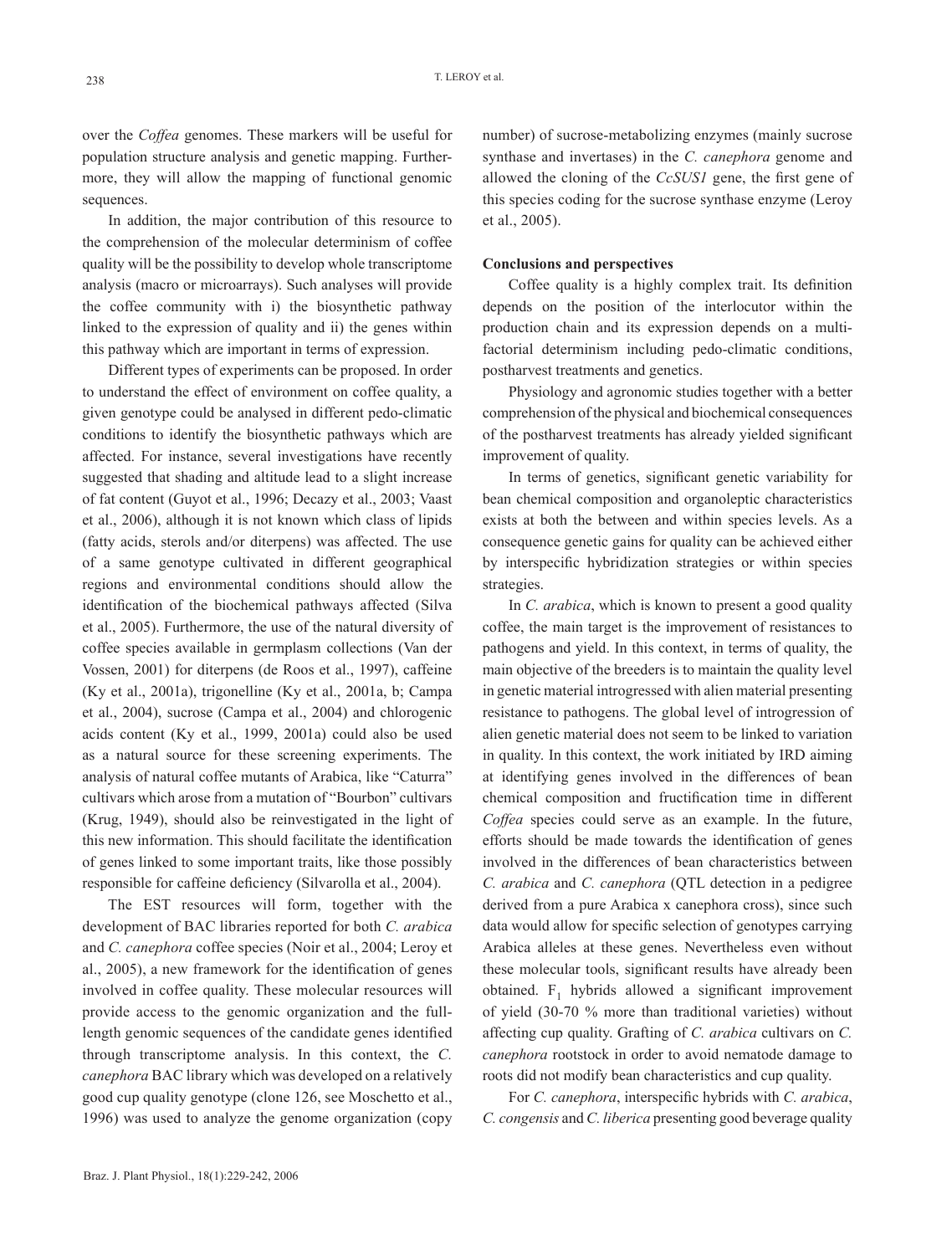were obtained. At the within species level, significant values for heritability were observed for most bean characteristics leading to the achievement of significant genetic gains for bean size, caffeine content, organoleptic quality and maturation time.

 Today the availability of a new set of genomic tools including genetic maps, EST and BAC libraries offers the opportunity to accurately decipher the genomic control of quality components (see Vieira et al., in this issue). These results should allow in the medium term the improvement of breeding efficiency in two different ways: marker assisted selection or gene transformation which was reported to function by several research groups (see Pereira et al. in this issue).

**Acknowledgments:** P. Marraccini received the financial support (DCSUR-BRE-4C5-008) of the French Embassy in Brazil.

#### **REFERENCES**

- Akaffou DS, Ky CL, Barre P, Hamon S, Louarn J, Noirot M (2003) Identification and mapping of a major gene (Ft1) involved in fructification time in the interspecific cross *Coffea pseudozanguebariae* x *C. liberica* var. Dewevrei: impact on caffeine content and seed weight. Theor. Appl. Genet. 106:1486-1490.
- Ameha M (1990) Heterosis and Arabica coffee breeding in Ethiopia. Plant Breed. 6:593-598.
- Anzueto F, Bertrand B, Sarah JL, Eskes AB, Decazy B (2001) Resistance to *Meloidogyne incognita* in Ethiopian *Coffea arabica* accessions. Euphytica 118:1-8.
- Barel M, Jacquet M (1994) La qualité du café: ses causes, son appréciation, son amélioration. Coffee quality: its causes, appreciation and improvement. Plant Rech. Dévelop. 1: 5-13.
- Baruah A, Hendre PS, Rajkumar R, Rajendrakumar P, Aggarwal K (2003) Isolation and characterization of nine microsatellite markers from *Coffea arabica* L. showing wide cross-species amplifications. Mol. Ecol. Notes 3: 647-650.
- Barre P, Akaffou S, Louarn J, Charrier A, Hamon S, Noirot M (1998) Inheritance of caffeine and heteroside contents in an interspecific cross between a cultivated coffee species *Coffea liberica* var dewevrei and a wild species caffeinefree *C. pseudozanguebariae*. Theor. Appl. Genet. 96: 306-311.
- Bellachew B (1997) Arabica coffee breeding in Ethiopia: a review. In: 17th International Scientific Colloquium on Coffee. Nairobi, pp.406-414.
- Berthaud J (1986) Les ressources génétiques pour l'amélioration des caféiers africains diploïdes. ORSTOM, Travaux et documents n° 188. ORSTOM, Paris.
- Bertrand B, Etienne H, Eskes AB (2001) Growth, production, and bean quality of *Coffea Arabica* as affected by interspecific grafting: consequences for rootstock breeding. Hort. Sci. 36:269-273.
- Bertrand B (2002) L'amélioration génétique de *Coffea arabica* L. en Amérique Centrale par la voie hybride F1. Montpellier, France, Ecole Nationale Supérieure Agronomique, PhD thesis.
- Bertrand B, Guyot B, Anthony F, Lashermes P (2003) Impact of *Coffea canephora* gene introgression on beverage quality of *C. arabica*. Theor. Appl. Genet. 107:387-394.
- Bertrand B, Etienne H, Cilas C, Charrier A, Baradat P (2005a) *Coffea arabica* hybrid performance for yield, fertility and bean weight. Euphytica 141:255-262.
- Bertrand B, Etienne H, Lashermes P, Guyot G, Davrieux F (2005b) Can near-infrared reflectance of green coffee be used to detect introgression in *Coffea arabica* cultivars? J. Sci. Food Agric. 85:955-962.
- Bertrand B, Vaast P, Alpizar E, Etienne H, Davrieux F, Charmetant P (2006) Comparison of bean biochemical composition and beverage quality of Arabica hybrids involving Sudanese-Ethiopian origins at various elevations in Central America. Tree Physiol. (*in press*).
- Bertrand C, Noirot M, Doulbeau S, de Kochko A, Hamon S, Campa C (2003) Chlorogenic acid content swap during fruit maturation in *Coffea pseudozanguebariae*. Quantitative comparison with leaves. Plant Sci. 165: 1355-1361.
- Bhat PR, Krishnakumar V, Hendre PS, Rajendrakumar P, Varshney RK, Aggarwal RK (2005) Identification and characterization of expressed sequence tags-derived simple sequence repeats markers from Robusta coffee variety "C x R" (an interspecific hybrid of *Coffea canephora* x *Coffea congensis*). Mol. Ecol. Notes 5:80-83.
- Bragança SM, Siqueira de Carvalho CH, Almeida da Fonseca AF, Ferrão RG (2001) Variedades clonais de café Conilon para o Estado do Espirito Santo. Pesq. Agropec. Bras. 36: 765-770.
- Campa C, Noirot M, Bourgeois M, Pervent M, Ky CL, Chrestin H, Hamon S, de Kochko A (2003) Genetic mapping of a caffeoyl-coenzyme A 3-0-methltransferase gene in coffee trees. Impact on chlorogenic acid content. Theor. Appl. Genet. 107:751-756.
- Campa C, Ballester JF, Doulbeau S, Dussert S, Hamon S, Noirot M (2004) Trigonelline and sucrose diversity in wild *Coffea* species. Food Chem. 88:39-44.
- Capot J (1972) L'amélioration du caféier en Côte d'ivoire. Les hybrides « Arabusta ». Café Cacao Thé 26:3-18.
- Carvalho A, Monaco LC (1969) The breeding of arabica coffee. In: Fewerda FP, Wit F (eds), Outlines of perennial crop breeding in the tropics. Misc. Pap. Agric. Univ. Wageningen 4:198-216.
- Castillo Z (1990) Mejoramiento genetico del café en Colombia. In : Centro Nacional de Investigaciones de Café CENICAFE (eds) 50 años de Cenicafé, 1938-1988.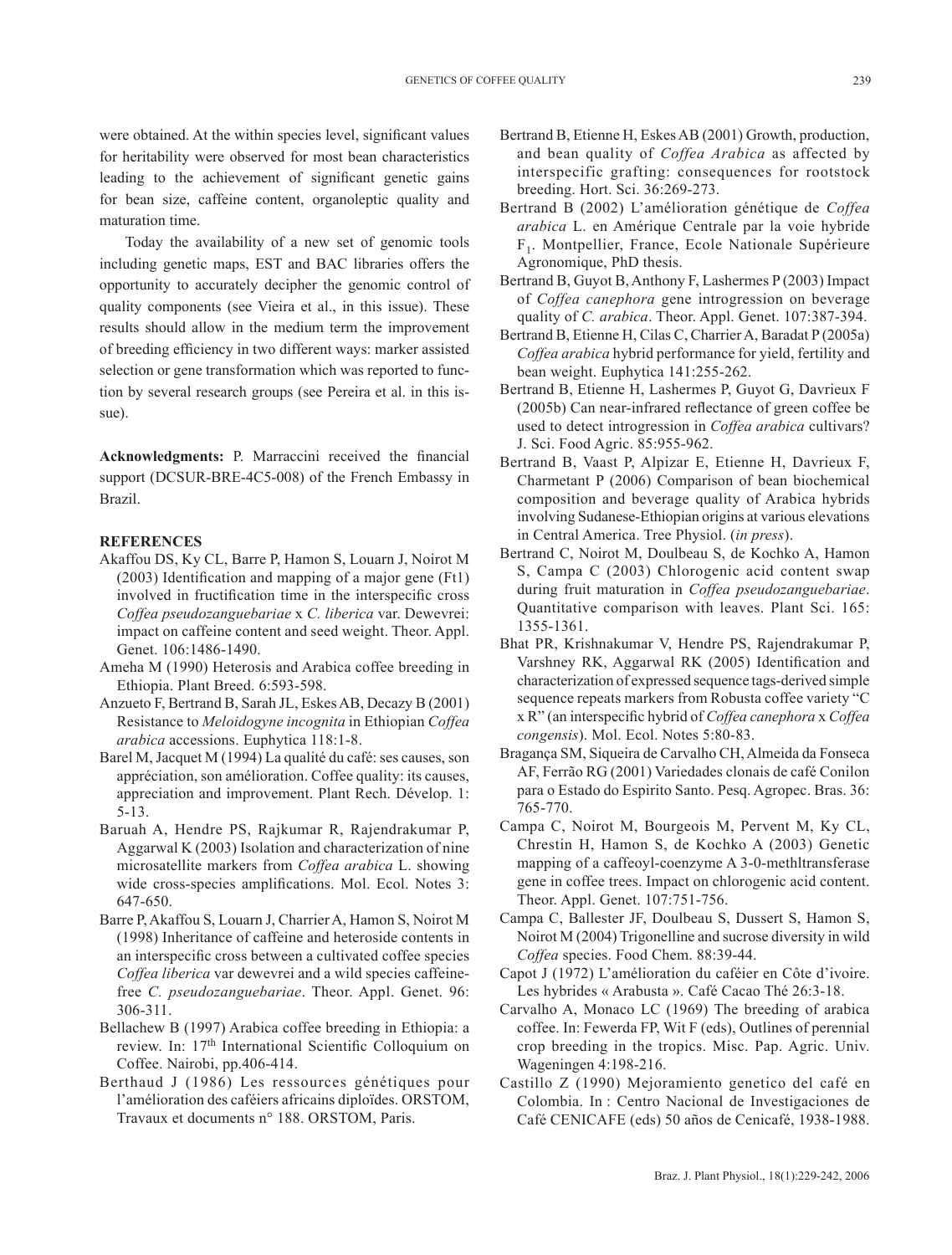Conferencias conmemorativas, Chinchina Colombia, pp 46-53.

- Charmetant P, Le Pierres D, Yapo A (1992) Evaluation d'hybrides Arabusta F<sub>1</sub> (caféiers diploïdes doublés x *Coffea arabica*) en Côte d'Ivoire de 1982 à 1989. In: 14th International Scientific Colloquium on Coffee. San Francisco, pp.422-430.
- Charrier A (1978) Etude de la structure et de la variabilité génétique des caféiers. Bull. IFCC 14:1-100.
- Charrier A, Berthaud J (1985) Botanical classification of coffee. In: Clifford MN, Wilson KC (eds), Coffee: botany, biochemistry and productions of beans and beverage, pp.13-47. Avi Publishing Company, Westport, Connecticut, USA.
- Charrier A, Berthaud J (1988) Principles and methods in coffee plant breeding: *Coffea canephora* Pierre. In: Clarke RJ, Macrae R (eds), Coffee, Vol. 4: Agronomy, pp.167- 198. Elsevier Applied Science, London and New York, Great Britain.
- Cilas C, Bouharmont P, Boccara M, Eskes AB, Baradat P (1998) Prediction of genetic value for coffee production in *Coffea arabica* from a half-diallel with lines and hybrids. Euphytica 104:49-59.
- Clifford MN (1985) Chemical and physical aspects of green coffee and coffee products. In: Clifford MN, Willson KC (eds), Coffee: botany, biochemistry and production of beans and beverage, pp.305-374. Avi Publishing Company, Westport, Connecticut, USA.
- Combes MC, Andrzejewski S, Anthony F, Bertrand B, Rovelli P, Grasiozi G, Lashermes P (2000) Characterization of microsatellite loci in *Coffea arabica* and related coffee species. Mol. Ecol. Notes 9:1171-1193.
- Coulibaly I, Revol B, Noirot M, Poncet V, Lorieux M, Carasco-Lacombe C, Minier J, Dufour M, Hamon P (2003) AFLP and SSR polymorphism in a *Coffea* interspecific backcross progeny ((*C. heterocalyx* x *C. canephora*) x *C. canephora*). Theor. Appl. Genet. 107:1148-1155.
- Crouzillat D, Rigoreau M, Bellanger L, Priyono P, Mawardi S, Syahrudi, McCarthy J, Tanksley S, Zaenudin I, Pétiard V (2004) A Robusta consensus map using RFLP and microsatellite markers for the detection of QTL. In: 20th International Scientific Colloquium on Coffee. Bangalore, pp.546-553.
- Decazy F, Avelino J, Guyot B, Perriot JI, Pineda C, Cilas C (2003) Quality of different Honduran coffees in relation to several environments. J. Food Sci. 68:2356-2361.
- de Roos B, van der Weg G, Urgert R, van den Bovenkamp P, Charrier A, Katan MB (1997) Level of cafestol, kahweol, and related diterpenoids in wild species of the coffee plant *Coffea*. J. Agric. Food Chem. 45:3065-3069.
- Dufour M, Hamon P, Noirot M, Risterucci AM, Brottier P, Vico V, Leroy T (2001) Potential use of SSR markers for *Coffea* spp. genetic mapping. In: 19th International Scientific Colloquium on Coffee. Trieste, CD-ROM.
- Dussert D, Lashermes P, Anthony F, Montagnon C, Trouslot P, Combes MC, Berthaud J, Noirot M, Hamon S (1999) Le caféier *Coffea canephora*. In : Hamon P, Seguin M, Perrier X, Glaszmann JC (eds), Diversité génétique des plantes tropicales cultivées, pp.175-194. Cirad, Montpellier, France.
- Fazuoli LC, Carvalho A, Monaco LC, Texeira AA (1977) Qualidade da bebida do café ICATU. Bragantia 36:165- 172.
- Fazuoli LC, Carvalho A, da Costa WM (1993) Hibridaçaões dialélicos no cultivar Mundo Novo de *Coffea arabica*. In: 19o Congresso Brasileiro de Pesquisas Cafeeiras. Campinas, Brazil, pp.14-18.
- FDA Food and Drug Administration (2002) Pesticide Program: Residue Monitoring 2000, May 2002. (www.cfsan.fda.gov/~dms/pes00rep.html).
- Gil Fagioli S, Berry D, Bieysse D (1990) Recherches sur la résistance à *Hemileia vastatrix* Berk. et Br. dans un groupe de génotypes de *Coffea arabica* L. d'origines Ethiopiennes. Café Cacao Thé 34:105-144.
- Guyot B, Petnga E, Vincent JC (1988) Analyse qualitative d'un café *Coffea canephora* var. *Robusta* en fonction de la maturité. Partie 1. Evolution des caractéristiques physiques, chimiques et organoleptiques. Café Cacao Thé 32:127-140.
- Guyot B, Gueule D, Manez JC, Perriot JJ, Giron J, Villain L (1996) Influence de l'altitude et de l'ombrage sur la qualité des cafés arabica. Plant Rech. Dévelop. 3:272-283.
- Harding PE, Bleeker P, Freyne DF (1987) Land Suitability evaluation for Rainfed Arabica Coffee Production: Western Highlands Province, Papua New Guinea. Coffee Res. Rep. 4. Coffee Industry Corporation, 39 pp.
- ICO International Coffee Organization (2002) Coffee quality – Improvement programme – Implementation, ICC Resolution No. 407, 1 February 2002, 3 pp.
- ICO International Coffee Organization (2004) Definitions for the vocabulary to describe the flavour of a coffee brew (http://www.ico.org/vocab.asp).
- ISO (2000) International Standard ISO 9000: 2000. Quality management systems – Fundamentals and vocabulary, 29 pp.
- ISO (2004a) International Standard ISO 9116: 2004. Green coffee – Guidelines on methods of specification, 4 pp.
- ISO (2004b) International Standard ISO 10470: 2004. Green coffee – Defect reference chart, 15 pp.
- ITC International Trade Centre (2002) Coffee quality, in Coffee – An exporter's guide, chap. 11, International Trade Centre UNCTAD/WTO, Geneva, pp.243-289.
- Krug CA (1949) Mutações em *Coffea arabica* L. Bragantia 9:1-10.
- Ky CL, Louarn J, Guyot B, Charrier A, Hamon S, Noirot M (1999) Relations between and inheritance of chlorogenic acid contents in an interspecific cross between *Coffea pseudozanguebariae* and *Coffea liberica* var 'dewevrei'. Theor. Appl. Genet. 98:628-637.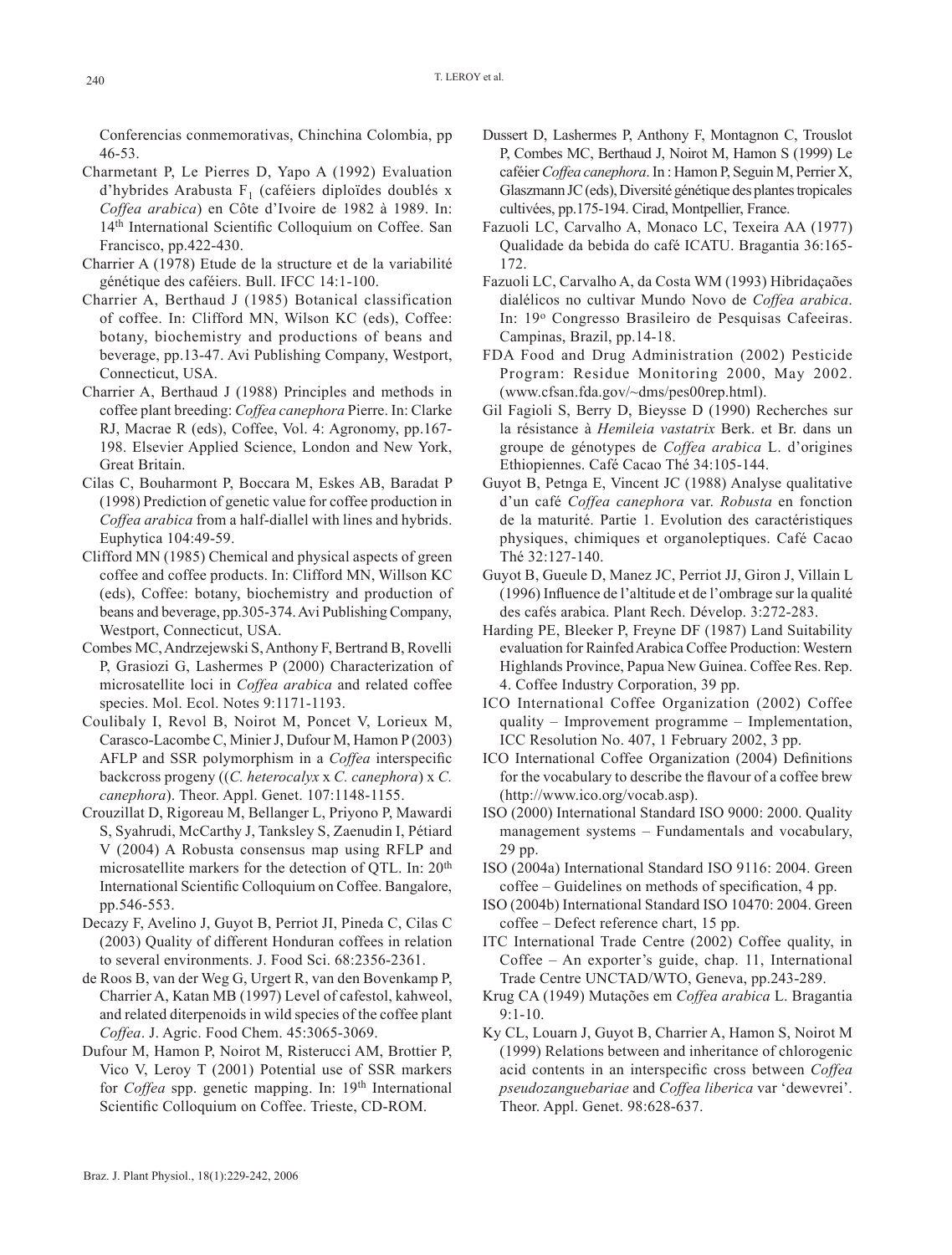- Ky CL, Doulbeau S, Guyot B, Akaffou S, Charrier A, Hamon S, Louarn J, Noirot M (2000a) Inheritance of coffee bean sucrose content in the interspecific cross *Coffea pseudozanguebariae* x *Coffea liberica* 'dewevrei'. Plant Breed. 119:165-168.
- Ky CL, Barre P, Lorieux M, Trouslot P, Akaffou S, Louarn J, Charrier A, Hamon S, Noirot M (2000b) Interspecific genetic linkage map, segregation distortion and genetic conversion in coffee (*Coffea* sp.). Theor. Appl. Genet. 101:669–676.
- Ky CL, Louarn J, Dussert S, Guyot B, Hamon S, Noirot M (2001a) Caffeine, trigonelline, chlorogenic acids and sucrose diversity in wild *Coffea arabica* L. and *C. canephora* P. accessions. Food Chem. 75:223-230.
- Ky CL, Guyot B, Louarn J, Hamon S, Noirot M (2001b) Trigonelline inheritance in the interspecific *Coffea pseudozanguebariae* x *C. liberica* var. dewevrei cross. Theor. Appl. Genet. 102:630-634.
- Lashermes P, Andrzejewski S, Bertrand B, Combes MC, Dussert S, Graziosi G, Trouslot P, Anthony F (2000a) Molecular analysis of introgressive breeding in coffee (*Coffea arabica* L.). Theor. Appl. Genet. 100:139-146.
- Lashermes P, Combes MC, Topart P, Graziosi G, Bertrand B, Anthony F (2000b) Molecular breeding in coffee (*Coffee arabica* L.). In: Sera T, Soccol CR, Pandey A, Roussos S (eds), Coffee biotechnology and quality, pp.101-112. Kluwer Academic, Dordrecht, The Netherlands.
- Lashermes P, Combes MC, Prakash NS, Trouslot P, Lorieux M, Charrier A (2001) Genetic linkage map of *Coffea canephora*: effect of segregation distortion and analysis of recombination rate in male and female meioses. Genome 44:589-596.
- Leroy T, Marraccini P, Dufour M, Montagnon C, Lashermes P, Sabau X, Ferreira LP, Jourdan I, Pot D, Andrade AC, GlaszmannJC, VieiraLGE, PiffanelliP (2005) Construction and characterization of a *Coffea canephora* BAC library to study the organization of sucrose biosynthesis genes. Theor. Appl. Genet. 111:1032-1041.
- Lin C, Mueller LA, Mc Carthy J, Crouzillat D, Pétiard V, Tanksley S (2005) Coffee and tomato share common gene repertoires as revealed by deep sequencing of seed and cherry transcripts. Theor. Appl. Genet. 112:114-130.
- Lingle TR (1986) The coffee cupper's handbook Systematic guide to the sensory evaluation of coffee's flavor, 2nd edition, Specialty Coffee Association of America.
- Louarn J (1992) La fertilité des hybrides interspécifiques et les relations génomiques entre caféiers diploïdes d'origine africaine (Genre *Coffea* L. sous genre *Coffea*). Thèse de Doctorat d'état, Université de Paris-Sud (Orsay), France, PhD thesis.
- Moncada P, McCouch S (2004). Simple sequences repeat diversity in diploid and tetraploid *Coffea* species. Genome 47:501-509.
- Montagnon C, Leroy T, Yapo A (1992). Diversité génotypique et phénotypique de quelques groupes de caféiers (*Coffea canephora* Pierre) en collection. Conséquences sur leur utilisation en sélection. Café Cacao Thé 36:187-198.
- Montagnon C, Guyot B, Cilas C, Leroy T (1998) Genetic parameters of several biochemical compounds from green coffee, *Coffea canephora*. Plant Breed. 117:576-578.
- Montagnon C (2000). Optimisation des gains génétiques dans le schéma de sélection récurrente réciproque de *Coffea canephora* Pierre. ENSA Montpellier, France, PhD thesis.
- Moreno G, Moreno E, Cadena G (1995) Bean characteristics and cup quality of the Colombia variety (*Coffea arabica*) as judged by international tasting panels. In: 16th International Scientific Colloquium on Coffee. Kyoto, pp.574-583.
- Moschetto D, Montagnon C, Guyot B, Perriot JJ, Leroy T, Eskes AB (1996) Studies on the effect of genotype on cup quality of *Coffea canephora*. Trop. Sci. 36:18-31.
- N'diaye A (2005) Etude de la différenciation génétique de *Coffea liberica* Hiern. Cartographie génétique du croisement interspécifique entre *Coffea liberica* et *Coffea canephora*. Recherche de QTL. University of Montpellier, France, PhD thesis.
- Netto KA, Miguel AE, Queiroz AR, Pereiran JBD (1993) Estudios de híbridos de *C. arabica*: Catimor versus Catuai, Catindu versus Catuai e outros. In: 19o Congresso Brasileiro de Pesquisas Cafeeiras. Campinas, Brazil, pp.38-40.
- Noir S, Patheyron S, Combes MC, Lashermes P, Chalhoub B (2004) Construction and characterization of a BAC library for genome analysis of the allotetraploid coffee species (*Coffea arabica* L.). Theor. Appl. Genet. 109:225-230.
- Owuor JB (1988) An assessment of the cup quality of the new disease resistant *Coffea arabica* cultivar RUIRU 11 in Kenya. Kenya Coffee 53:333-336.
- Paillard M, Lashermes P, Pétiard V (1996) Construction of a molecular linkage map in coffee. Theor. Appl. Genet. 93:41-47.
- Pearl HM, Nagai C, Moore PH, Steiger DL, Osgood RV, Ming R (2004) Construction of a genetic map for Arabica coffee. Theor. Appl. Genet. 108:829-835.
- Poncet V, Hamon P, Minier J, Carasco C, Hamon S, Noirot M (2004) SSR cross-amplification and variation within coffee trees (*Coffea* spp.). Genome 47:1071-1081.
- Prodolliet J (2005) Coffee Quality Assurance: Current Tools and Perspectives. In: 20th International Scientific Colloquium on Coffee. Bangalore, pp.120-145.
- Puerta GI (1998) Calidad en taza de las variedades de *Coffea arabica* L. cultivadas en Colombia. Cenicafé 49: 265-278.
- Puerta GI (2000) Calidad en taza de algunas mezclas de variedades de café de la especie *Coffea arabica* L. Cenicafé 51:5-19.
- Silva EA, Mazzafera P, Brunini O, Sakai E, Arruda FB, Mattoso LHC, Carvalho CRL, Pires RCM (2005) The influence of water management and environmental conditions on the chemical composition and beverage quality of coffee beans. Braz. J. Plant Physiol. 17:229-238.